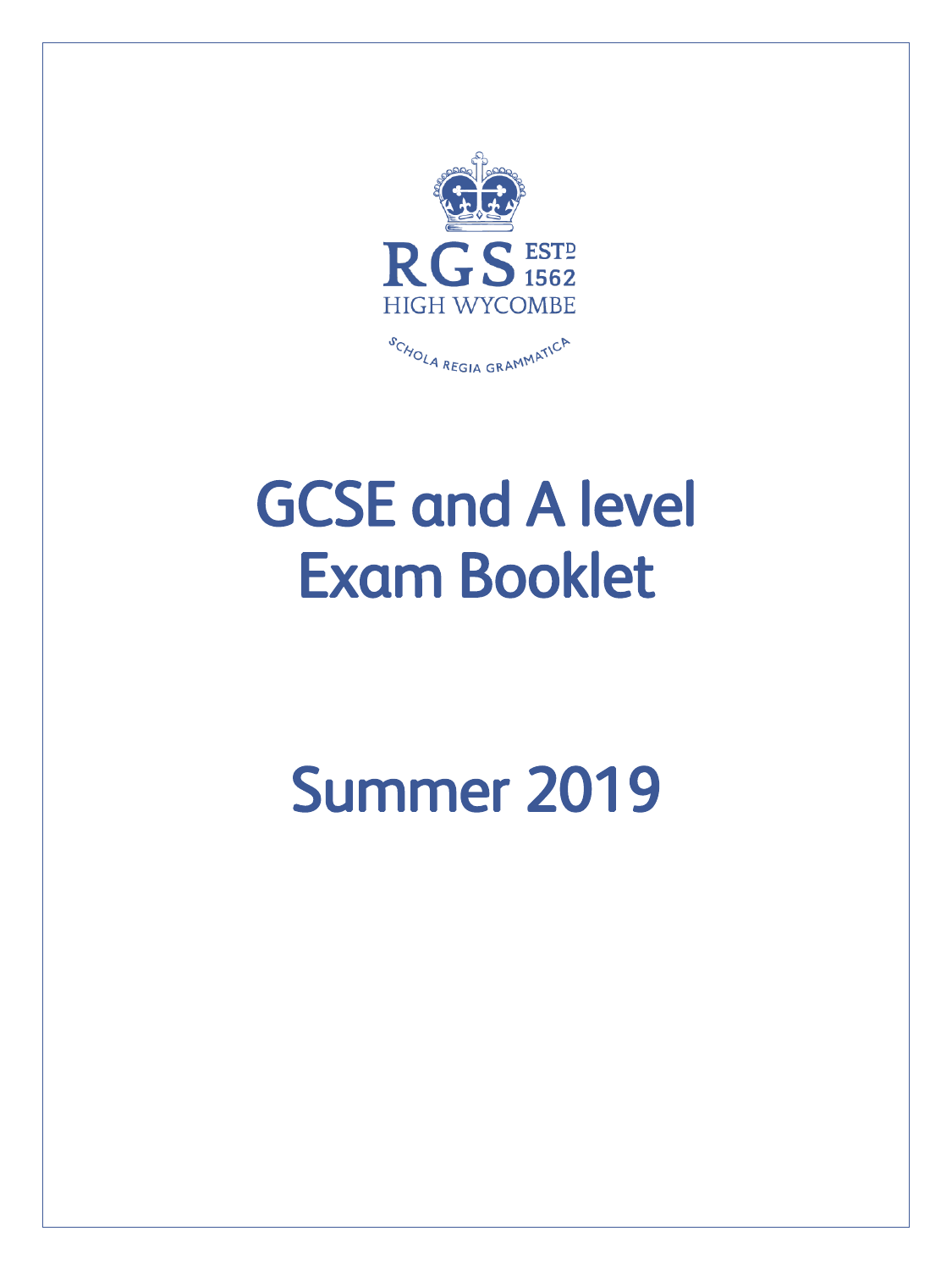| <b>Contents List</b>                                | Page          |
|-----------------------------------------------------|---------------|
| <b>Before the Exams</b>                             | 3             |
| Understanding the Seating Plan and Lining Up        | 3             |
| Finding Your Desk in the Queen's Hall               | 3             |
| The Start of the Exam and During the Exam           | 4             |
| The End of the Exam                                 | 4             |
| <b>Exam Clashes/Multiple Examinations</b>           | 4             |
| <b>Special Consideration</b>                        | 4             |
| <b>Late Arrivals</b>                                | 5             |
| <b>Equipment Required</b>                           | 5             |
| <b>Unauthorised Items</b>                           | 5             |
| <b>Malpractice in Examinations</b>                  | 6             |
| <b>Emergency Evacuation Procedures</b>              | 6             |
| <b>Results Days</b>                                 | 6             |
| <b>Enquiries About Results</b>                      | 7             |
| <b>Certificates</b>                                 | 7             |
| <b>Contact Details</b>                              | 8             |
| A level Exams Timetable (on the School website)     | www.rgshw.com |
| <b>GCSE Exams Timetable (on the School website)</b> | www.rgshw.com |
| <b>JCQ Notices</b> (on School website)              | www.rgshw.com |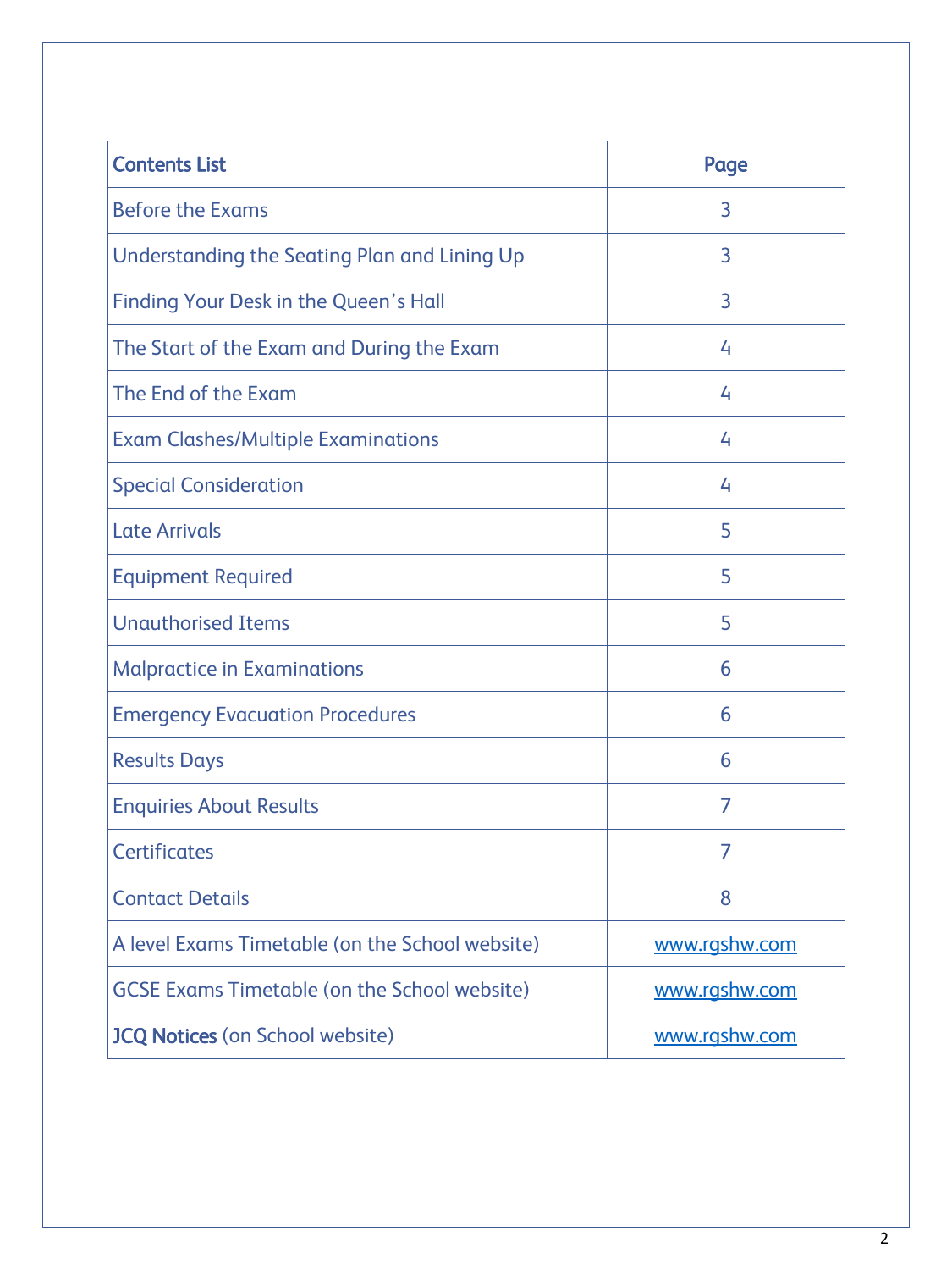### Before the Exams

- Check your Exam Timetable! There are NO alternative sessions. Misreading the timetable is NOT an acceptable excuse for being late or missing an exam. Remember, you may be sitting an exam at a different time to your friends!
- Check for AM/PM sessions. Unless you are notified otherwise (due to an examination clash):

Morning sessions start at 9:15

#### Afternoon sessions start at 13:30

You must arrive 30 minutes before the exam start time!

- Unless you have Exam Access Arrangements entitlement, your exams will mainly take place in the Queen's Hall. However, for a few sessions, other rooms will be in use. Go to "The Space" for exam venue details.
- Check the Seating Plan displayed.
- Bring essential exam equipment in a clear pencil case (see Page 4).
- Only one bottle of water is allowed, and the label must be removed. Unless you have a medical condition, NO other drinks or large bottles are allowed
- GO TO THE TOILET!!!

#### Understanding the Seating Plan and Lining Up

- Seating Plans will be displayed outside the exam room showing which Row (a Letter) and Seat (a Number) you have been allocated
- When instructed, line up under your designated letter (A-N) in seat number order. For example, if your name is 1<sup>st</sup> on the list under Column A, you will be first in line under Letter A. If your name is 4<sup>th</sup> on the list under Column D, you will be 4<sup>th</sup> in line under Letter D, etc.
- You must be silent as soon as you are asked to be. Once you have been told to go into the exam room, silence must be maintained!

#### **Finding Your Desk in the Queen's Hall**

- Exam desks in the Queen's Hall face the stage
- If your seating number is 1A your allocated desk is the 1st one in Row A  $(X)$ ; if your seating number is 3D, your allocated desk with be the  $3<sup>rd</sup>$  one in the Row labelled D (Y), etc
- Always check to make sure the label on the desk you are sitting at has your details on it. If it doesn't ask an Invigilator to help



#### STAGE / EXAM CLOCK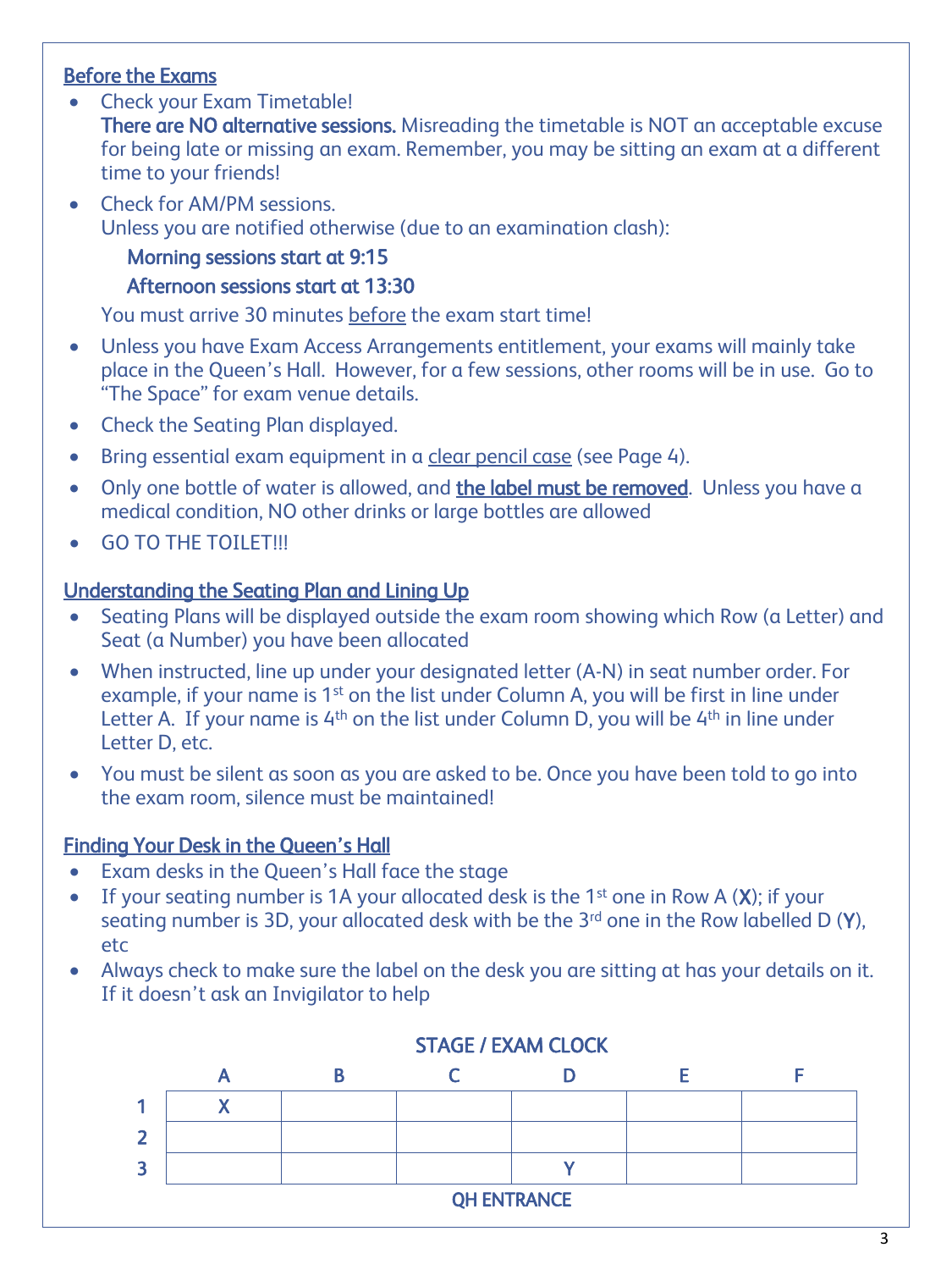# The Start of the Exam and During the Exam

- From the moment you enter the exam room you are subject to Exam Board Rules and Regulations (see JCQ policies).
- Once seated, you must remain seated, facing forward and silent.
- Check that you are sitting at the correct desk, that you have got the correct exam paper and all permitted materials (e.g. resource booklets, data sheets).

Note: there are likely to be several different exams taking place in the same room

- Equipment must be in a clear/see-through pencil case (see Page 4).
- Watches (no Smart watches / iWatches) must be placed on your desk.
- A clear water bottle is permitted (labels removed).
- Make sure you put your full Legal Name, Candidate Number and Centre Number (52423) on all the necessary papers.
- If you require assistance raise your hand and an Invigilator will come to you.

#### At the End of the Exam

- If you finish early, check your work thoroughly.
- You cannot leave the exam room until the end of the exam. However, if you have finished you can rest your head on your arms or on your desk to avoid the temptation to look around.
- You will be given 5 minutes warning before the End Time.
- Once the end of the exam has been announced you MUST stop writing immediately. Failing to do so could result in malpractice and a potential disqualification.
- You must remain seated until all exam papers have been collected.
- You will be dismissed from the exam room row by row. You must leave in silence and in an orderly manner.
- If more than one exam paper is taking place in the exam room, you must be aware that other students may still be working.

#### IMPORTANT: leave the examination room in silence

#### Additional Information

• Exam Clashes – A clash happens when two or more exam papers are scheduled at the same time. You will be notified of your clash arrangements. You need to bring all you require for all your exams including revision material, packed lunch, snacks and drinks because you might need to be supervised over the lunch break.

If you have not received a letter with your clash arrangements, you must contact the Exams Officer immediately.

• Special Consideration – if you are not well at or around the exam time or you have been affected by other difficulties arising shortly before or during the examination season, you must let the Exams Officer know as soon as possible but no later than three days after your last exam in the subject(s) affected.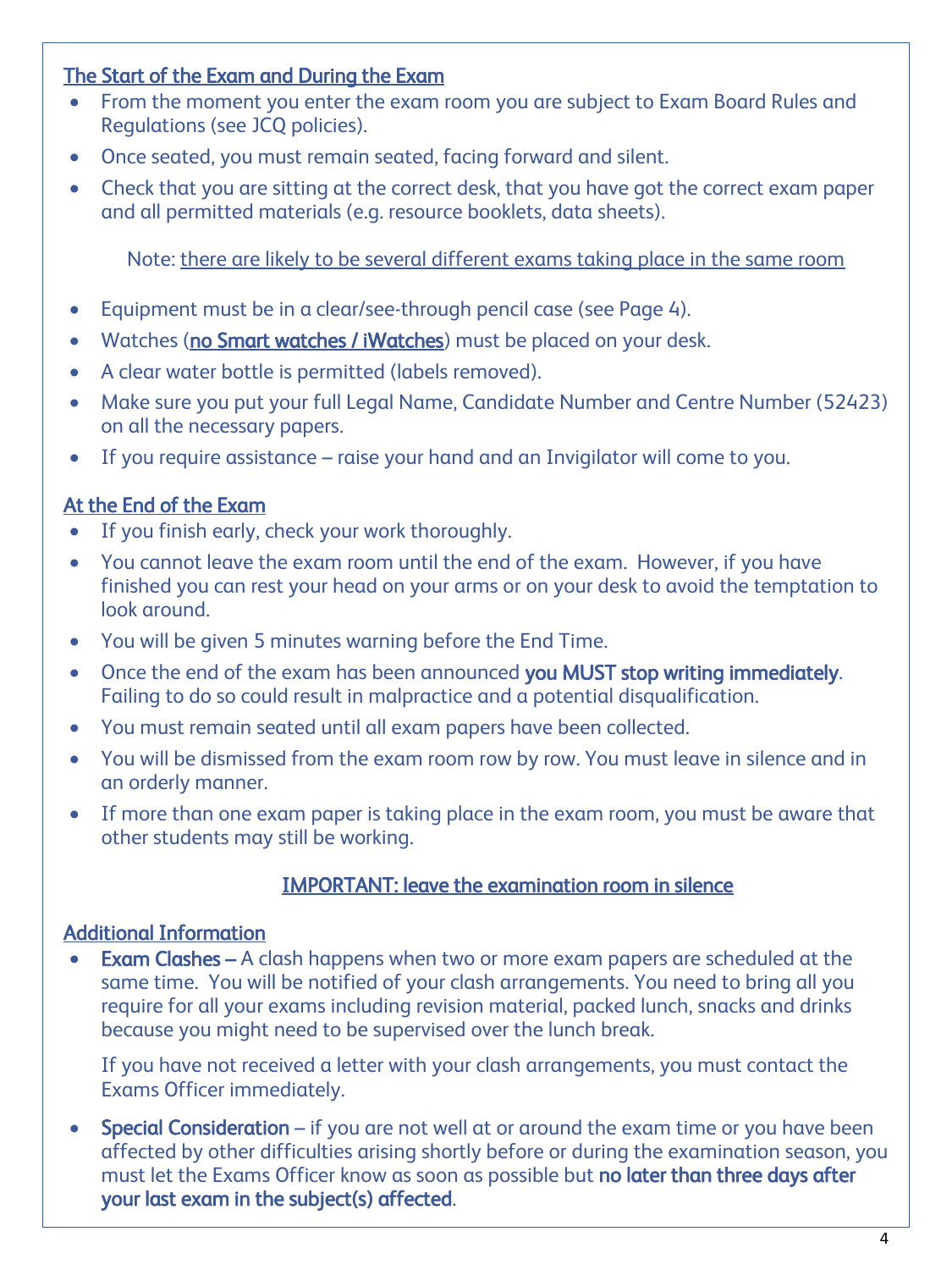If a Special Consideration application is accepted by the Examination Board, any adjustment is likely to be small, in the region of 1% - 5%. The decision by the Awarding Body will be based on various factors and the severity of the circumstances. If the application is for medical reasons, medical evidence from the relevant health professional must be provided.

• Late Arrival – if you think you might be late you must contact the School Office IMMEDIATELY on 01494 524955 or 01494 551432 (do NOT leave a voicemail message, it may not be picked up in time). j

IMPORTANT: If you think you will be very late (after 10.00am for a morning exam or after 2.00pm for an afternoon exam) you must report to School Reception immediately on arrival. Where possible you should be accompanied by a parent / adult who can sign a declaration form confirming you have not been in contact with anyone who may have had sight of the paper. Be aware, the Awarding Body may decline to mark your paper.

• SCHOOL UNIFORM must always be worn!

# Equipment Required

- At least two **BLACK** pens all answers must be written in **BLACK** ink Exam Boards send exam scripts for scanning before they are sent to examiners. Some colours do not scan well.
- Pencils
- Pencil sharpener
- **•** Eraser
- Ruler
- Protractors
- Pair of compasses
- Own scientific calculator (CALCULATOR LIDS MUST BE REMOVED)

### IMPORTANT: it is YOUR responsibility to bring your own equipment!

# UNAUTHORISED ITEMS

- Electronic devices including but not limited to: Mobile phones, iWatches, Smart Watches, mp3 players, etc
- **•** Earphones
- Gel pens
- Notes / books / papers / calculator instructions
- **•** Calculator lids
- Non-transparent pencil cases
- Tippex, Correction fluid
- Bottles containing liquids other than water
- Labels on water bottles
- Writing / symbols on hands / skin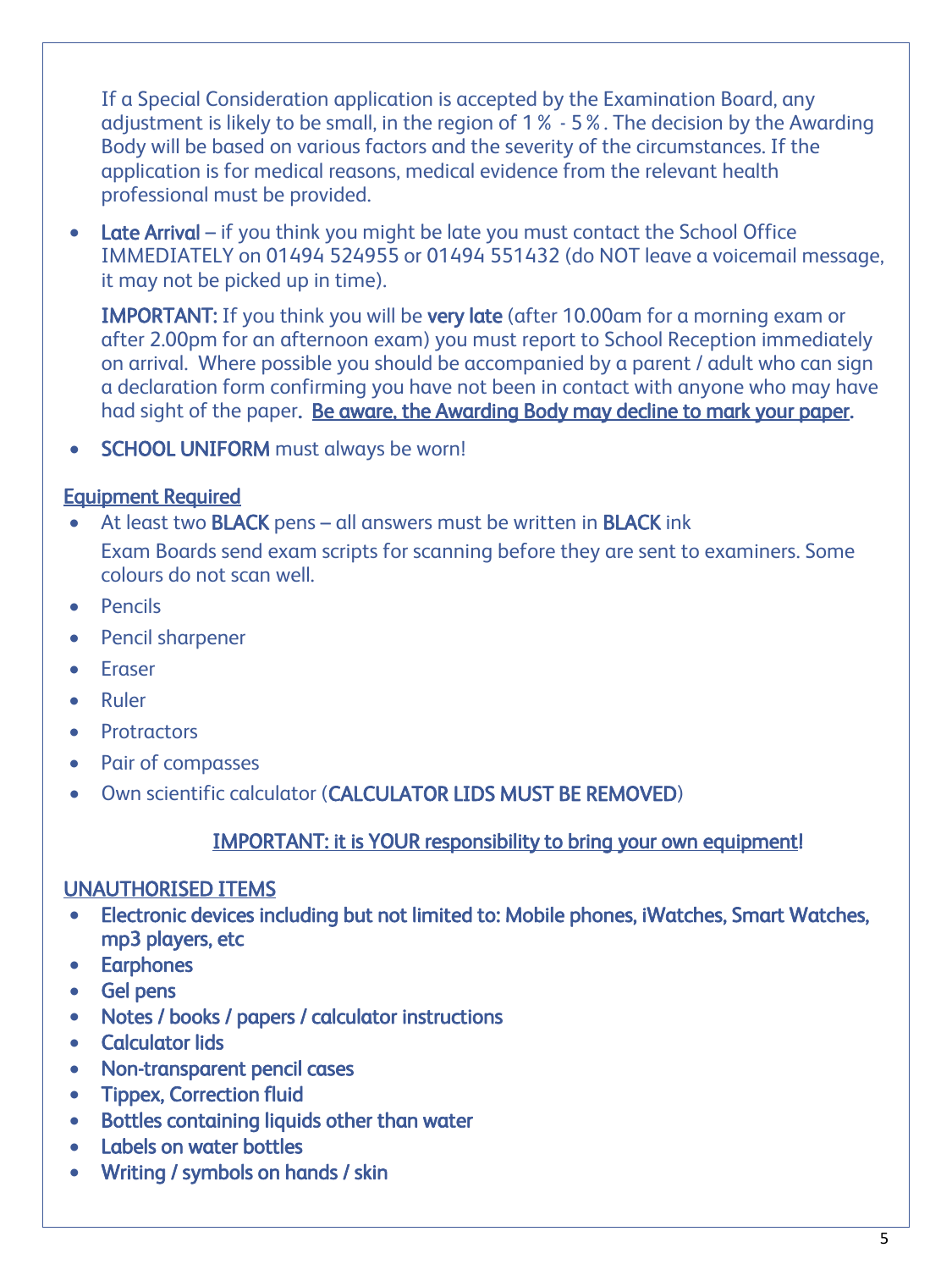#### Malpractice in Examinations

- Failure to follow instructions given by the Exams Officer and/or Invigilator.
- Breach of instructions from the Exams Officer and/or Invigilator, such as Candidates continue to write when they have been told to stop.
- Disruptive behaviour of any kind.
- Communication with other Candidates.
- Turning around non-verbal communication.
- Copying or attempting to copy.
- Leaving the examination room without permission.
- In possession of any unauthorised items (see above), even if not attempting to use them.
- Attempting to use unauthorised items.
- Passing items to other Candidates (Invigilators will pick up fallen items for you).

NOTE: If any malpractice is noticed, it will be reported to a relevant Awarding Body who will decide on a type and level of sanction/s and could result in **DISQUALIFICATION** 

#### Emergency Evacuation Procedures

- In the event of the emergency alarm sound, stop writing immediately. An Invigilator will make a note of time.
- Remain silent, facing forward and await further instructions.
- You must not communicate with anyone other than a member of the examination staff. This also applies even if you are asked to evacuate the exam room.
- All exam materials must be left on your desk.
- On arrival in the designated area you must remain silent.
- Once the 'all clear' has been announced you will be escorted back to the exam room.
- Once you have re-entered the exam room, you must await instructions from an Invigilator before resuming your examination. You will receive the full remaining time for the paper.

#### Results Days – We will NOT give results out over the phone

Results will be available for collection from the Queen's Hall.

| A level and AS level results: | Thursday 15 August from 9.00am |
|-------------------------------|--------------------------------|
| <b>GCSE results:</b>          | Thursday 22 August from 9.00am |

- Results should be collected in person.
- If you cannot collect your result in person you need to give Mrs Hogarth a stamped addressed envelope to send your results home or give her permission for an adult to collect your results for you. This must be done by Friday 5 July.
- In exceptional circumstances, if you are abroad, you may request your results to be emailed to your SCHOOL email address. Results will be emailed after midday. This request must be sent from your school email account and it must contain your full details and your exam Candidate Number. This email needs to be received by Friday 5 July.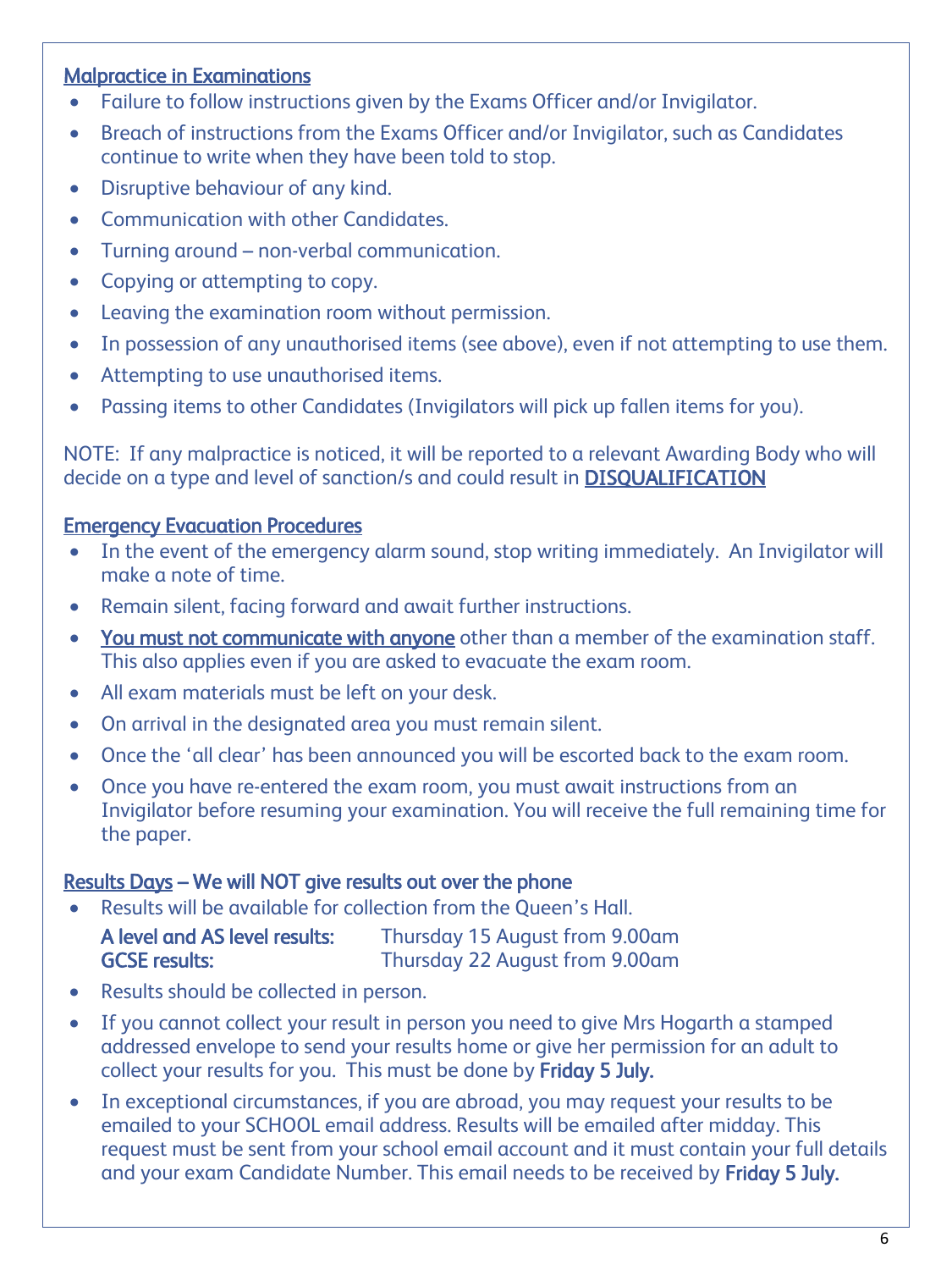#### Enquiries About Results

Before you decide to apply for any Post-Results Service (PRS), you are strongly advised to seek advice from the relevant Subject Leader. In particular, if you are considering a review of marking you should see where your result stands in relation to the grade boundaries for the subject overall and/or the individual exam unit. Remember: reviews of marking can result in marks and grades going up or down, so you should NOT apply for a review of marking if your grade is close to a lower grade boundary. This information can be obtained from Subject Leaders or from the subject-by-subject grade boundary sheets on display in the Queen's Hall.

PRIORITY SCRIPT RETURN: a priority script return can be used to inform the decision as to whether to apply for a review of marking.

PRIORITY REVIEW OF MARKING: a priority review of marking must be used if a university place is dependent on the outcome. The result of this request will be completed within 15 calendar days of the Exam Board receiving the application. (A level only)

**STANDARD REVIEW OF MARKING:** a standard review of marking is usually completed by the exam board within 20 calendar days of them receiving an application.

NON-PRIORITY SCRIPT RETURN: you can request a copy of your marked exam paper from the exam board, but you may have to wait until early November to receive it. Do not request this service, therefore, if you are considering a review of marking.

CLERICAL CHECK: the marks on the original script are added up to check that the total is correct.

Information about Staff availability on the Results days and all the services the Awarding Bodies offer, costs and deadlines will be sent out in July, after the exam season. This information will also be included with your result document.

#### **Certificates**

You are given an opportunity to celebrate your GCSE and A level success with your friends, family and teachers at a Certificate Ceremony. These take place on:

| Year 12 | <b>GCSE Certificate Evening</b> | - Thursday 12 December 2019                            |
|---------|---------------------------------|--------------------------------------------------------|
| Year 14 |                                 | A Level Certificate Evening – Tuesday 17 December 2019 |

If you are unable to attend the event your certificates will be available for collection from Tuesday 7 January 2020 from the School reception. Certificates can only be posted in very special circumstances and there may be a charge involved.

Please note: we may destroy any unclaimed certificates by a secure method after holding them for a period of 12 months from the date of issue.